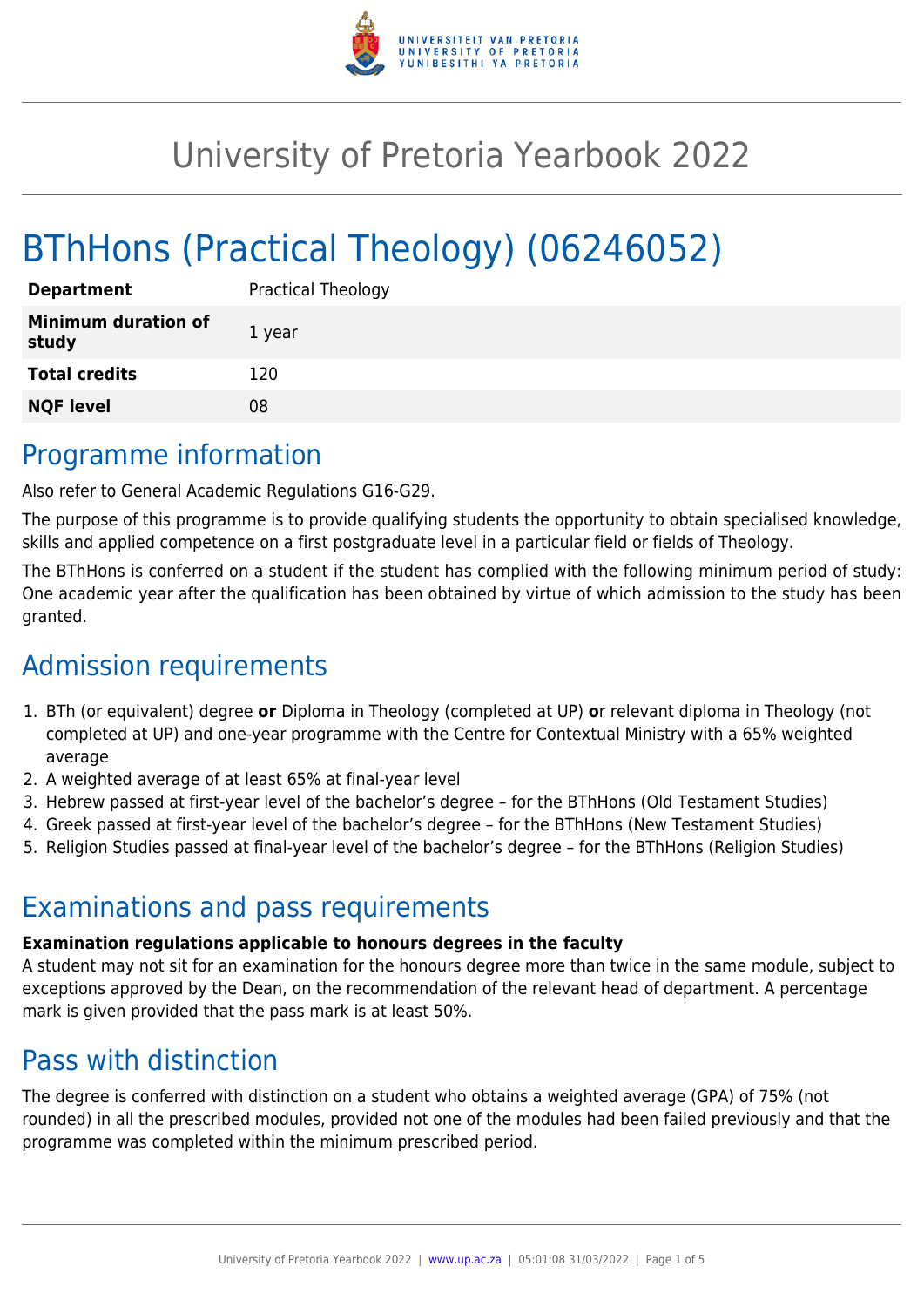

# Curriculum: Final year

### **Minimum credits: 120**

Students has to select one of the two options available: **Option A:** PRT 710; PRT 720; PRT 730; PRT 740 OR **Option B:** PRT 780; PRT 770; PRT 790; PRT 750

# **Core modules**

### **Research report: Practical theology 710 (PRT 710)**

| <b>Module credits</b>         | 30.00                                  |
|-------------------------------|----------------------------------------|
| <b>NQF Level</b>              | 08                                     |
| <b>Prerequisites</b>          | No prerequisites.                      |
| <b>Contact time</b>           | 1 lecture per week                     |
| <b>Language of tuition</b>    | Module is presented in English         |
| <b>Department</b>             | Practical Theology and Mission Studies |
| <b>Period of presentation</b> | Year                                   |

#### **Module content**

Research module. Fundamental component: orientation, research methodology. Essay.

# **Practical theology 720 (PRT 720)**

| <b>Module credits</b>         | 30.00                                  |
|-------------------------------|----------------------------------------|
| <b>NQF Level</b>              | 08                                     |
| <b>Prerequisites</b>          | No prerequisites.                      |
| <b>Contact time</b>           | 1 lecture per week                     |
| <b>Language of tuition</b>    | Module is presented in English         |
| <b>Department</b>             | Practical Theology and Mission Studies |
| <b>Period of presentation</b> | Year                                   |

#### **Module content**

Core module. Practical Theology – its history and current development.

### **Practical theology 730 (PRT 730)**

| <b>Module credits</b> | 30.00              |
|-----------------------|--------------------|
| <b>NQF Level</b>      | 08                 |
| <b>Prerequisites</b>  | No prerequisites.  |
| <b>Contact time</b>   | 1 lecture per week |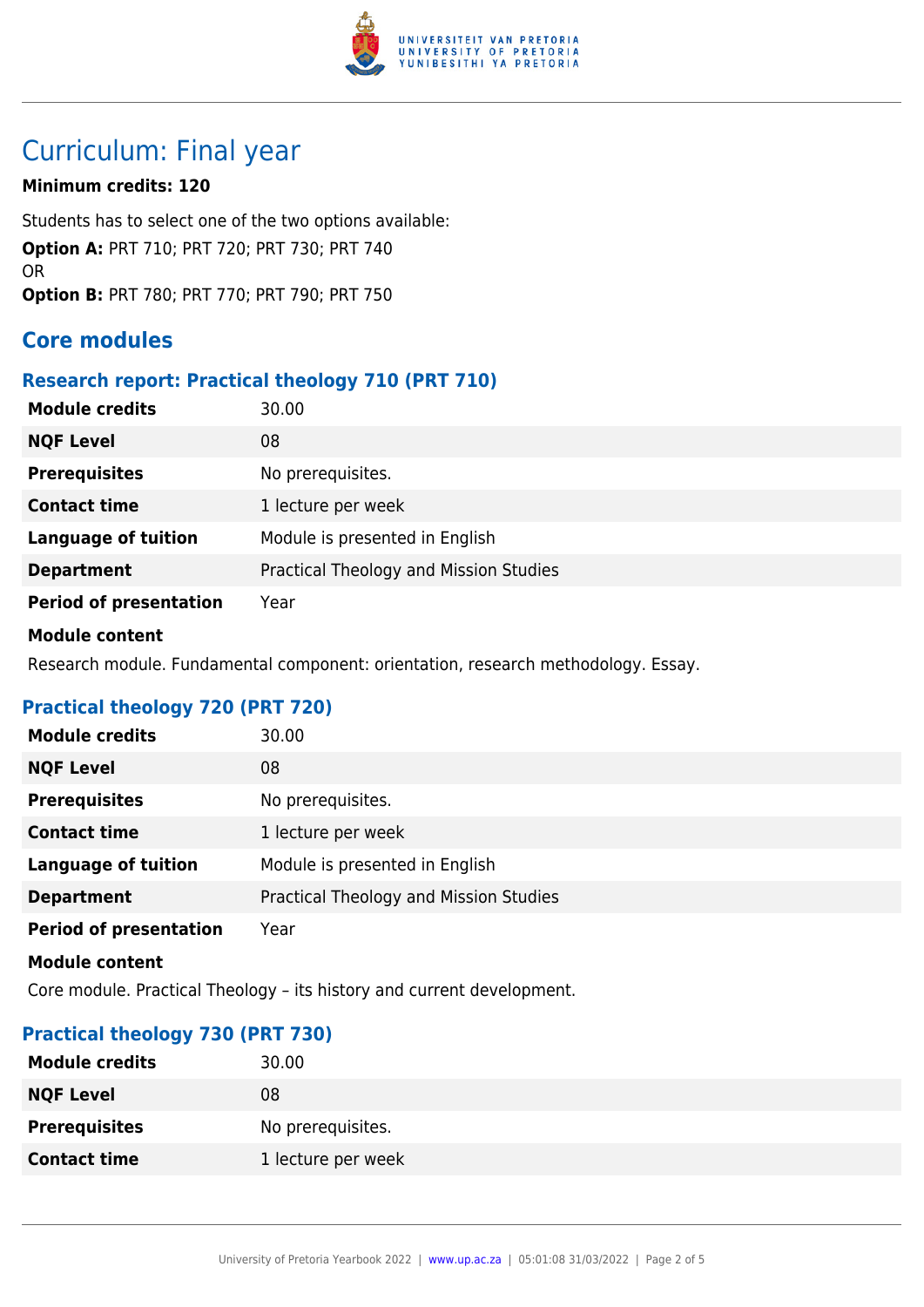

| Language of tuition           | Module is presented in English         |
|-------------------------------|----------------------------------------|
| <b>Department</b>             | Practical Theology and Mission Studies |
| <b>Period of presentation</b> | Year                                   |

#### **Module content**

Core module. The different components of Practical Theology – an overview.

# **Practical theology 740 (PRT 740)**

| <b>Module credits</b>         | 30.00                                  |
|-------------------------------|----------------------------------------|
| <b>NQF Level</b>              | 08                                     |
| <b>Prerequisites</b>          | No prerequisites.                      |
| <b>Contact time</b>           | 1 lecture per week                     |
| <b>Language of tuition</b>    | Module is presented in English         |
| <b>Department</b>             | Practical Theology and Mission Studies |
| <b>Period of presentation</b> | Year                                   |
| <b>Module content</b>         |                                        |

Core module: specialisation. Epistemology and methodology.

## **Research report: Community development: Action research 750 (PRT 750)**

| <b>Module credits</b>         | 30.00                                  |
|-------------------------------|----------------------------------------|
| <b>NQF Level</b>              | 08                                     |
| <b>Prerequisites</b>          | No prerequisites.                      |
| <b>Contact time</b>           | 1 lecture per week                     |
| <b>Department</b>             | Practical Theology and Mission Studies |
| <b>Period of presentation</b> | Year                                   |

#### **Module content**

Research methodologies; emancipatory community development; research project; mini-dissertation; reflective praxis IV.

# **Community development: practices 770 (PRT 770)**

| <b>Module credits</b>      | 30.00                                  |
|----------------------------|----------------------------------------|
| <b>NQF Level</b>           | 08                                     |
| <b>Prerequisites</b>       | No prerequisites.                      |
| <b>Contact time</b>        | 1 lecture per week                     |
| <b>Language of tuition</b> | Module is presented in English         |
| <b>Department</b>          | Practical Theology and Mission Studies |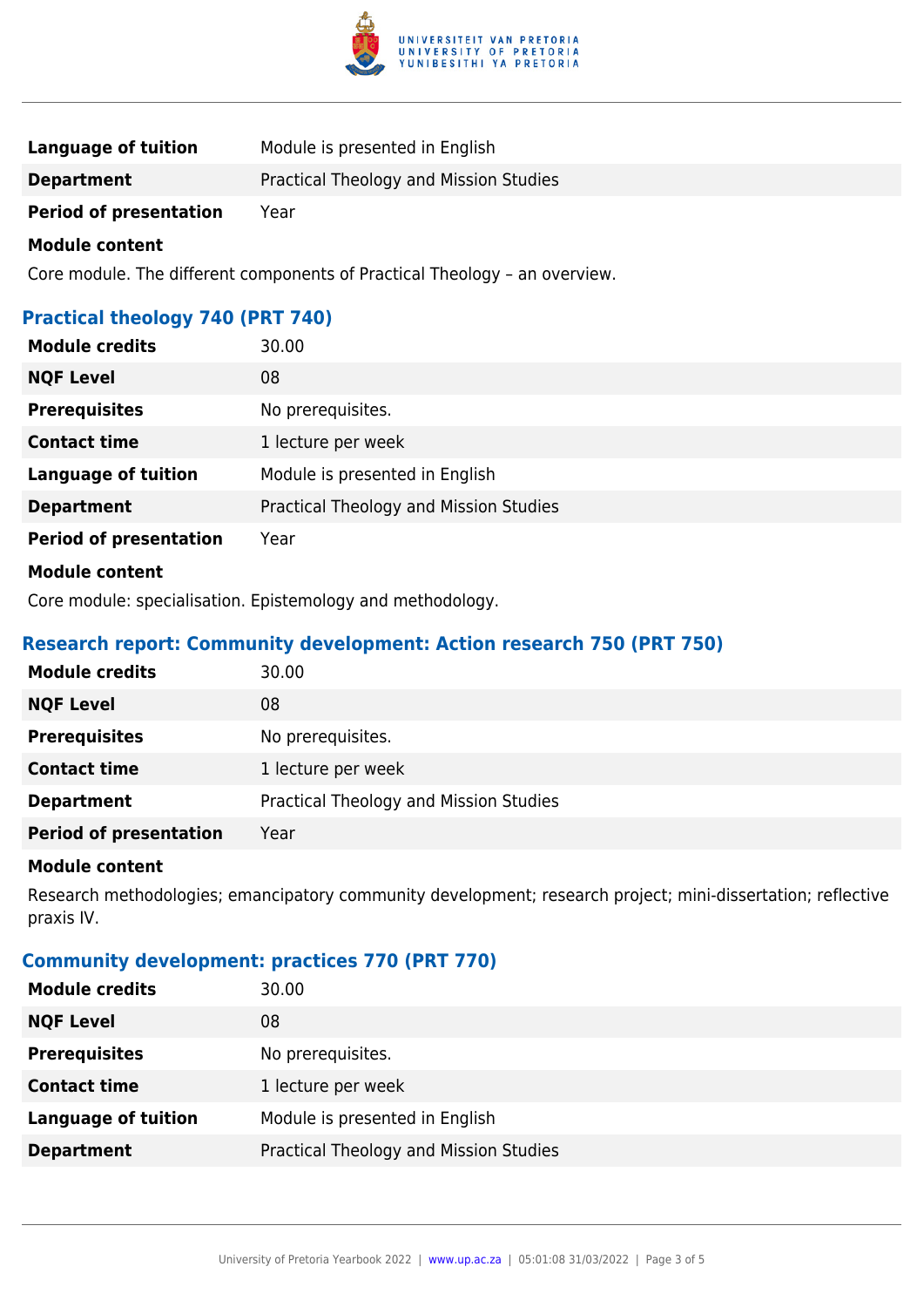

#### **Period of presentation** Year

#### **Module content**

Approaches to community development; community development as social justice; community development as social enterprise; community development and social policy; the SDGs and community development; community development and sustainability; reflective praxis II.

### **Community development: Introduction 780 (PRT 780)**

| <b>Module credits</b>         | 30.00                                  |
|-------------------------------|----------------------------------------|
| <b>NQF Level</b>              | 08                                     |
| <b>Prerequisites</b>          | No prerequisites.                      |
| <b>Contact time</b>           | 1 lecture per week                     |
| <b>Language of tuition</b>    | Module is presented in English         |
| <b>Department</b>             | Practical Theology and Mission Studies |
| <b>Period of presentation</b> | Year                                   |
|                               |                                        |

#### **Module content**

Theories of community development; community development as art, science and theology; South African communities today; reflective praxis I.

### **Community development: Personal and organisational formation 790 (PRT 790)**

| <b>Module credits</b>         | 30.00                                  |
|-------------------------------|----------------------------------------|
| <b>NQF Level</b>              | 08                                     |
| <b>Prerequisites</b>          | No prerequisite.                       |
| <b>Contact time</b>           | 1 lecture per week                     |
| <b>Language of tuition</b>    | Module is presented in English         |
| <b>Department</b>             | Practical Theology and Mission Studies |
| <b>Period of presentation</b> | Year                                   |

#### **Module content**

The person of the community developer; organizational development and management; resource development and community transformation; spirituality and community development; reflective praxis III.

The regulations and rules for the degrees published here are subject to change and may be amended after the publication of this information.

The [General Academic Regulations \(G Regulations\)](https://www.up.ac.za/mechanical-and-aeronautical-engineering/yearbooks/2022/rules/view/REG) and [General Student Rules](https://www.up.ac.za/mechanical-and-aeronautical-engineering/yearbooks/2022/rules/view/RUL) apply to all faculties and registered students of the University, as well as all prospective students who have accepted an offer of a place at the University of Pretoria. On registering for a programme, the student bears the responsibility of ensuring that they familiarise themselves with the General Academic Regulations applicable to their registration, as well as the relevant faculty-specific and programme-